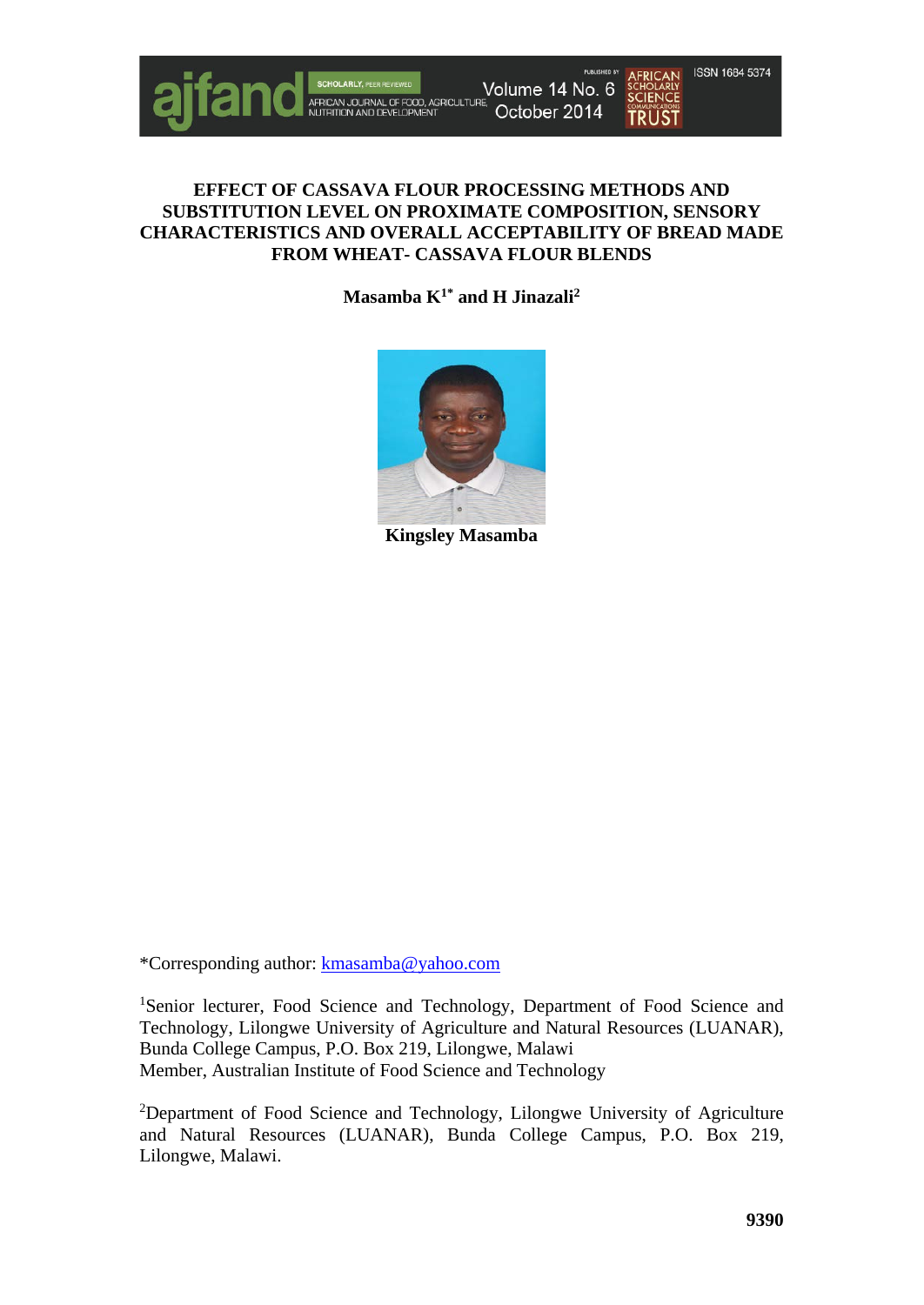# **ABSTRACT**

The consumption of bread is globally increasing. However, due to increased costs associated with production of bread from 100% wheat flour especially in developing countries, other cereal based flours are now being blended with wheat flour to produce bread. This study was carried out to assess the effect of using two differently processed cassava flour (fermented and unfermented) and substitution level on proximate composition, sensory characteristics and overall acceptability of bread made from wheat-cassava flour blends. Bread was made using wheat flour incorporated in fermented and unfermented cassava flour at the ratios of 100:0, 90:10 and 80:20 for wheat: cassava flour, respectively and baked using a Morphy Richards (serial number 20076019) bread maker. The results showed that both the cassava flour and cassava flour substitution levels significantly affected  $(p<0.05)$  proximate composition, sensory characteristics and overall acceptability of the bread. Regardless of flour type, increased cassava flour substitution progressively decreased the crude protein and fat contents while the ash content was increased. The trend in significant differences as a reflection of the effect of cassava flour type and substitution level for the bread sensory characteristics was not consistent. Bread made from the 100% wheat flour was not significantly different from breads made from the following cassava flour type and substitution levels: 10% fermented cassava flour, 10% unfermented flour and 20% unfermented cassava flour in colour, texture, aroma and taste. Significant differences were observed between bread made from the 100% wheat flour and breads from the following cassava type and substitution levels: 20% fermented cassava flour, 10% and 20% unfermented cassava flour in colour, texture, aroma and taste. Overall acceptability and index to volume were both significantly affected by the cassava flour type and substitution levels. In conclusion, cassava flour substitution levels in wheat-cassava flour blends for bread making should not exceed 10% regardless of how the cassava flour has been processed to ensure bread with improved proximate composition and acceptable sensory attributes.

Volume 14 No. 6 October 2014

**Key words**: bread, acceptability, proximate, sensory, cassava

**ISSN 1684 5374** 

**TRUST**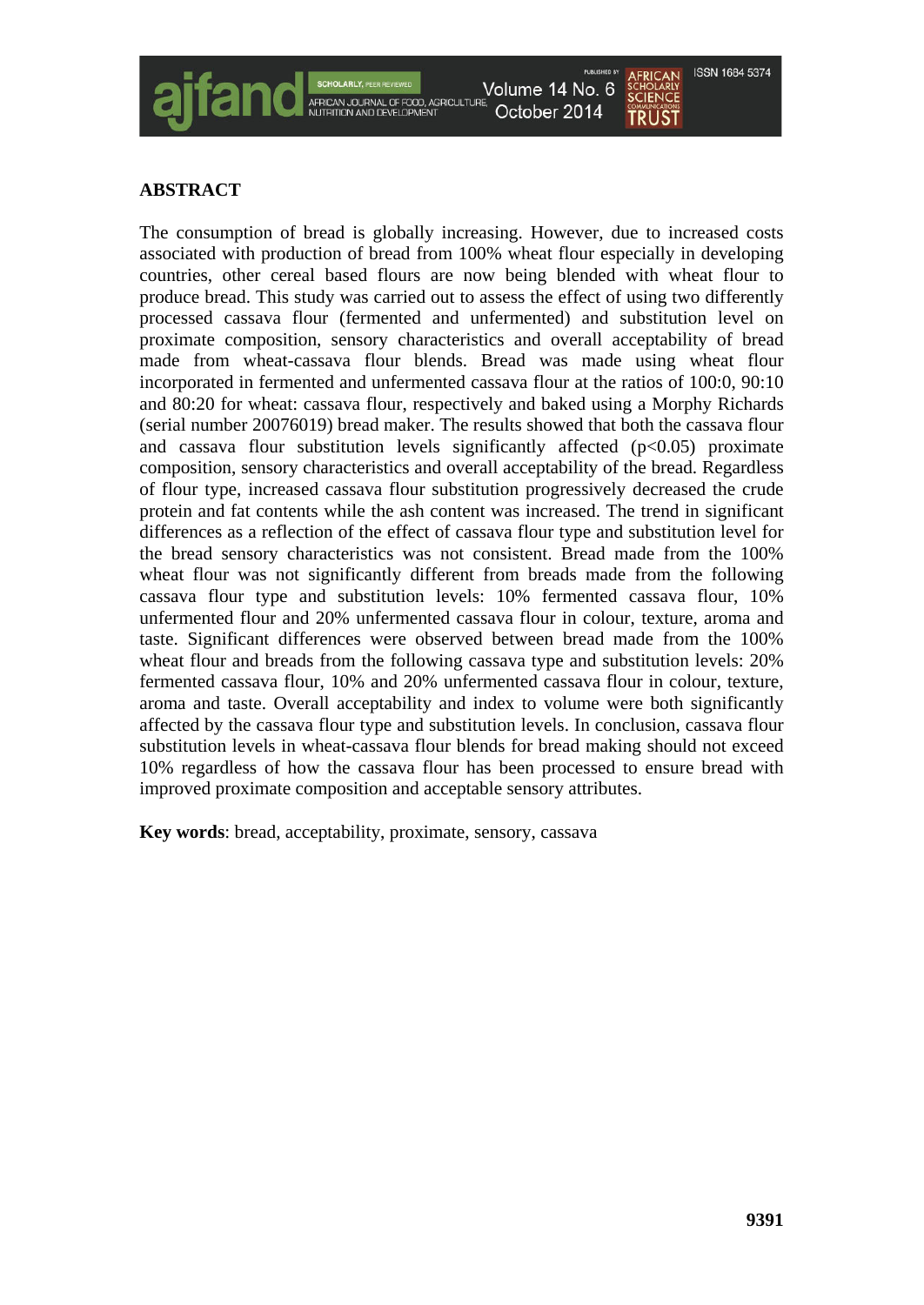# **INTRODUCTION**

Wheat flour is the main cereal crop used for baking different products such as bread primarily because of its high gluten content and production of different baked products can be done at both household and industry level. Wheat is one of the world's major cereals and is suitable for bakery products because it has a bland flavour [1]. Wheat is most adapted to temperate climate. In Africa, it is mostly successfully grown in cool season when temperatures do not exceed 25°C and the humidity is low. Wheat grain is rich in protein (12.7g/100g), fat (2.2g/100g), iron (3.5mg/100g), calcium and several of B vitamins such as thiamine (0.40mg/100g), niacin (5.0/100g) and riboflavin (0.17mg/100g) [2]. On the other hand wheat is poor in vitamins A (trace), D and C. Thus, they have to be supplemented by other flours in the diet.

Volume 14 No. 6 October 2014

Incorporation of different proportions of flours from cereals and legumes in baked products such as bread is extensively being studied especially in developing countries. Cassava flour is used with wheat flour in bread making and more research is ongoing to improve the bread characteristics from different cassava processing methods and assessing the adoption requirements [3]. Cassava flour is variedly processed in different parts of Malawi. The cassava flour in the lakeshore district of Nkhata bay is processed from sun dried tubers which have been fermented for 4-7 days while in the southern districts of Thyolo and Mulanje, the flour is usually processed from unfermented sliced tubers which are ground into flour after being sun dried. The available literature on cassava flour use in bread making especially in Malawi suggest limited research work on how cassava flour substitution in wheat flour may affect proximate composition, sensory characteristics and overall acceptability of bread.

The current study was therefore carried out to assess the effect of two differently processed cassava flour types namely fermented and unfermented flour and cassava substitution level on proximate composition, sensory characteristics and overall acceptability of bread made from wheat-cassava flour blends.

# **MATERIALS AND METHODS**

# **Raw materials collection**

The cassava tubers used in the study were purchased from the local farmers from villages surrounding Bunda College of Agriculture. Consideration was made to purchase one single local variety from the local farmers to minimize variations which might be attributed to cassava variety. All the other ingredients required for bread making like bread wheat flour, sugar, yeast, salt and margarine were purchased from local markets within Lilongwe city.

# **Cassava tuber preparation and flour processing**

The tubers were thoroughly washed to remove the adhering soils and the outer layers were peeled off using knives and subsequently processed in two ways. For unfermented cassava flours, the peeled tubers were grated using a traditionally improvised grater. The grated pieces were sun dried on mats until they become brittle

**ISSN 1684 5374** 

**TRUST**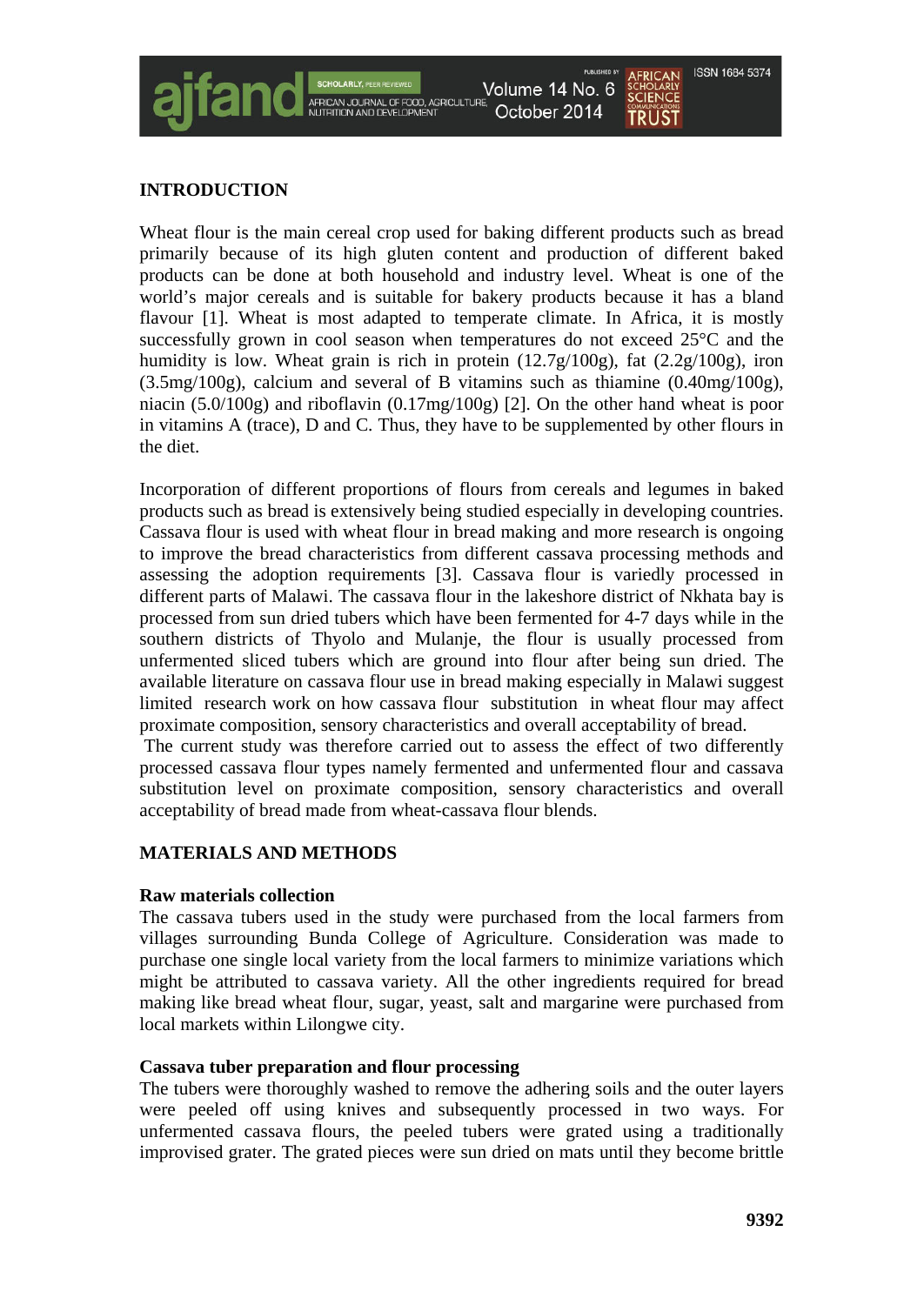Volume 14 No. 6 October 2014

**ISSN 1684 5374** 

and then they were milled into flour using a hammer mill. For the fermented cassava flour, the peeled tubers were soaked in buckets containing water for 7 days and thereafter, they were thoroughly washed, sun dried and ground into flour prior to use.

# **Proportions of wheat and cassava flour in bread making**

Different proportions of wheat and cassava flour were used in the bread making and included the following proportions for wheat-cassava flour blends: 100:0, 90:10, 80:20. Bread was baked using a Morphy Richards bread maker (Serial number 20076019). The amounts of ingredients to be used in the bread making were specified by the bread maker operating manual. All the specified amounts of the ingredients in the following sequence: water, milk, sugar, salt, margarine, wheat flour, cassava flour and yeast were fed to the bread maker and the whole process from mixing, dough rising and dough baking took approximately 3 hours.

# **Sample preparation for nutrient and ash content analysis**

The different representative samples of bread made from the different variations (cassava flour type and substitution levels) were cut into slices of 2-3 cm thick. The slices were spread on paper and let to dry at the prevailing ambient room temperatures which were ranging from 25-27°C until sufficiently crisp and brittle to grind well in a mill. The sample was ground to pass No. 20 sieve and mixed well and kept in air-tight containers prior to use.

# **Proximate composition analysis**

All the nutrient and ash content analysis were done according to the Association of Official Analytical Chemists protocol [4, 5, 6]. Crude fat and ash contents were determined by Soxhlet extraction method and ashing by incinerating in the muffle furnace for 5 hours at 500°C respectively. Protein content was determined by Kjeldahl method while moisture content was determined by oven drying at 150°C for one hour.

# **Sensory characteristics, index to volume and acceptability evaluation**

Evaluation of sensory characteristics and acceptability were determined using appropriate descriptions with well-defined numbering scores for colour, texture, aroma, taste and the seven-point food action rating scale for acceptability. Index to volume was measured in millimetres by piercing the bread with a small wooden stick in five different points of bread and averaged the total five depth measurements using a ruler. Sensory characteristics evaluation involved descriptive analysis of the sensory attributes under consideration. Semi trained panellists (40) mainly consisting of college students and members of staff from Bunda College assessed the overall acceptability of bread using the seven point food action rating scale [7]. For descriptive analysis, 10 trained panellists were used to evaluate colour, texture, aroma and taste with a scale of 1-5 comprising of appropriate descriptions reflecting the desirability of the sensory attributes under consideration.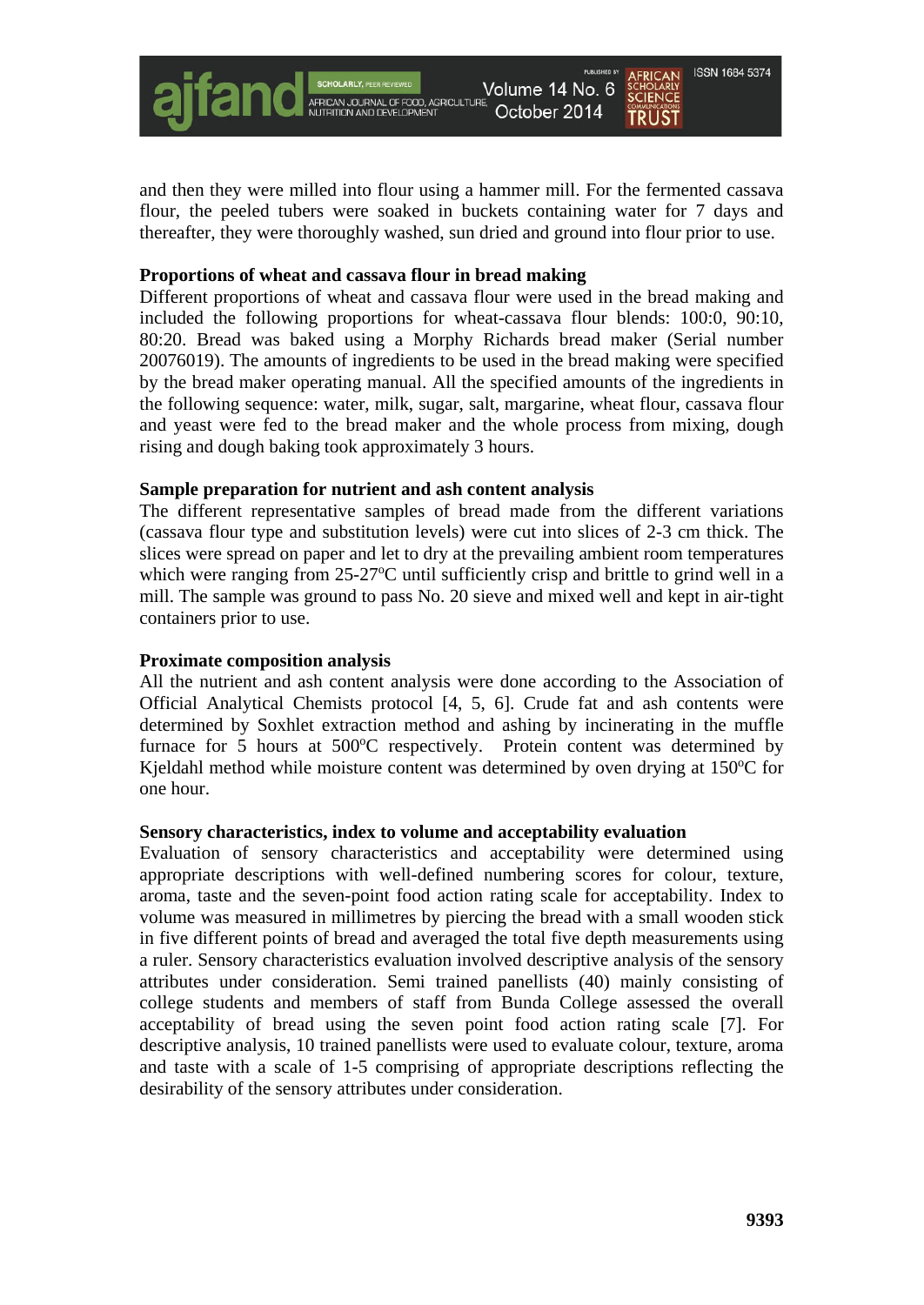**ISSN 1684 5374** 

All proximate composition and descriptive sensory data were analyzed using Genistat  $12<sup>th</sup>$  Edition, where analysis of variance (ANOVA) was used to compare means and Least Significance Difference (LSD) was used to separate and differentiate means (p<0.05). Data from acceptability sensory scores were analyzed using Statistical Package for Social Scientists (SPSS) for windows version 12.0 and index to volume data was analyzed using Microsoft Excel.

# **RESULTS**

### **Bread top surface colour and texture**

The results on bread colour and texture are presented in Table 1. There were no significant differences in colour and texture between control sample and bread from 10% substituted fermented cassava flour. Furthermore, it was found out that texture of the control sample was not significantly different from bread made from 10% and 20% substituted non fermented cassava flour. However, it was observed that bread made from the 100% wheat flour or control sample was significantly different with breads from 20% substituted fermented cassava flour and 10% and 20% substituted non fermented cassava flour.

### **Bread aroma and taste**

The results for aroma and taste are presented in Table 2. The aroma and taste of bread made from the 100% wheat flour was comparable to the bread made from the substitution levels of 10% fermented and 20% non-fermented cassava flour. However, significant differences were observed in bread made from the 100% wheat flour when compared with breads made from 20% substituted fermented cassava flour and 10% substituted non fermented cassava flour. The results also showed that both cassava flour type and substitution level significantly affected aroma and taste of the bread.

#### **Proximate composition**

The results for proximate composition are presented in Table 3. Protein and fat contents were significantly affected by cassava flour type and substitution level while no significant difference was observed in moisture and ash contents. Increased cassava flour substitution levels irrespective of type decreased protein and fat contents. On the other hand, an increase in cassava flour substitution levels irrespective of type increased ash content.

#### **Acceptability and index to volume**

Acceptability and index to volume scores are presented in Table 4. Both cassava flour type and substitution level significantly affected  $(p<0.05)$  acceptability and index to volume scores. Higher acceptability and index to volume scores were obtained in bread made from 100% wheat flour than in substituted fermented and non-fermented cassava flour and increased cassava flour substitution levels resulted in decreased scores. However, index to volume scores were high in bread made from substituted fermented cassava flour than in substituted non fermented cassava flour regardless of the substitution levels.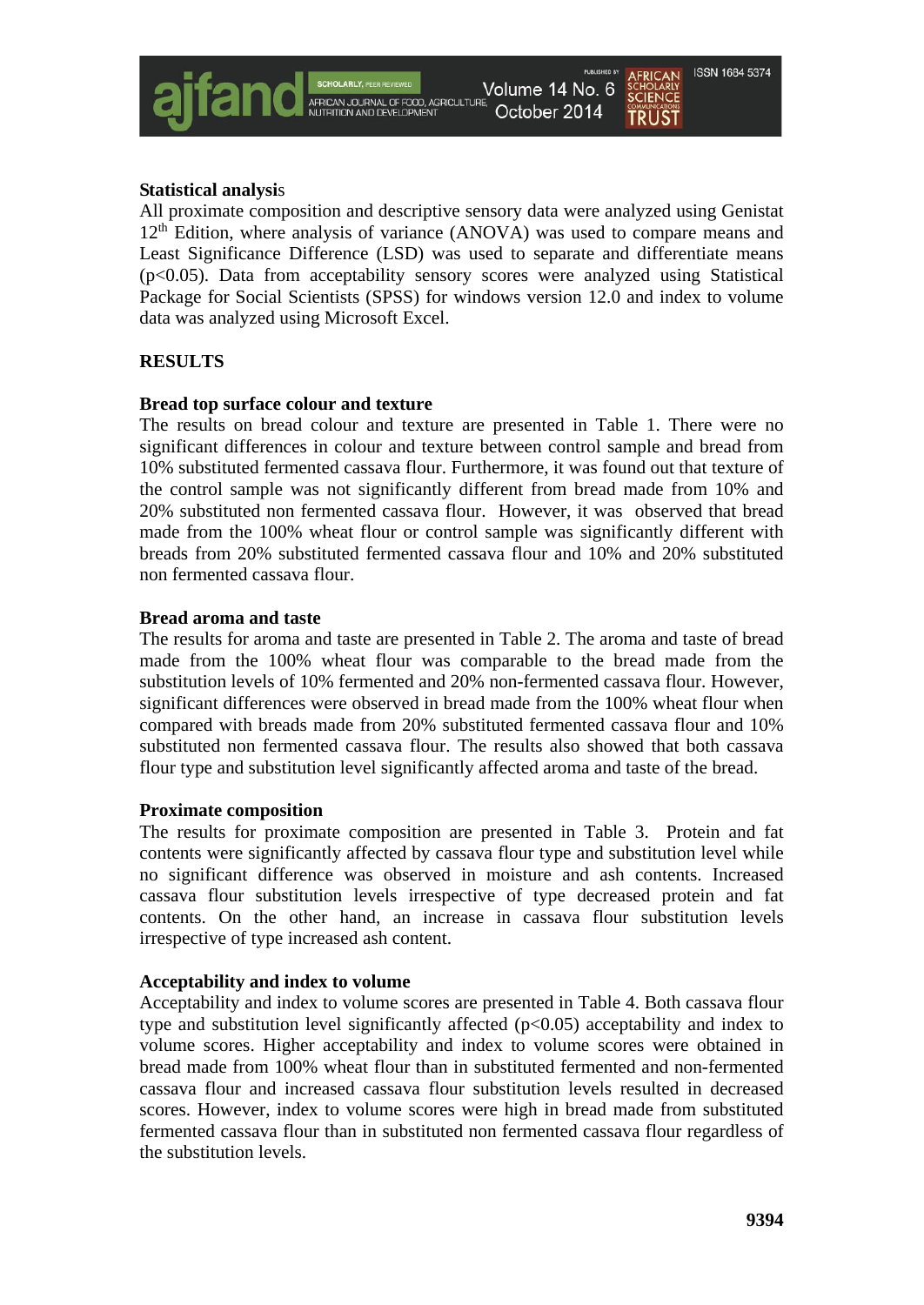Volume 14 No. 6 October 2014

# **ISSN 1684 5374**

**TRUST** 

# **DISCUSSION**

# **Bread colour and texture**

The results on top surface colour of the bread and bread crust texture showed that they were significantly affected by the cassava flour processing methods and the rate of substitution of cassava flour in the wheat-cassava flour blends for making the bread. The results showed that as more cassava flour was being substituted in wheat-cassava flour blends, the intensity of browning was increasingly becoming less and the bread made from the 100% wheat flour was browner than the other types of the breads. This was expected since the reduced amount of proteins in the breads made from different proportions of the wheat: cassava flour blends meant reduced proteins in the Maillard reactions which is one of the reactions responsible for brown colour. However, these findings are inconsistent with other similar studies where it was reported that cassava flour supplementation in composite bread did not reduce the caramelization process which forms the brown colour during baking [8]. It was further observed that there were no significant differences in colour of the top surface of bread made from 100% wheat flour and the bread made from 90%:10% wheat-fermented cassava flour blends. The intensity of the browning followed a trend where the higher the colour scores corresponded with increased colour (brown) intensity. The bread crust texture was significantly affected by the type of cassava flour and the substitution rate in the wheat-cassava flour blend used in the making of the bread. For texture, lower scores signified more tenderness. The crust texture varied from moderately tender to moderately tough. The results on crust texture are consistent with findings which reported that if pure starch from another cereal or tuber is used, the product is considerably more rigid and its texture is irregular because gases are insufficiently retained in the dough [9]. Significant differences were observed in breads made from 100% wheat flour and the one with substitution of 20% fermented cassava flour. However, there were no significant differences between bread made from 100% wheat flour and the one with a substitution of 20% non-fermented cassava flour. The results on texture of the bread crust are also in agreement with previous related studies although in one of the studies the effect of cassava flour processing method on texture was not considered and included other factors such as baking time [10, 11]. Results on colour and texture were also consistent with findings by other researchers who used wheat-grain amaranthus flour blends in making bread [12].

# **Bread aroma and taste**

Significant differences were observed in aroma and taste of the breads produced from the two differently processed cassava flours and using different substitution rates of cassava flour in the wheat-cassava flour blends. The trend in both taste and aroma showed the two sensory parameters were favourably scored in breads produced from reduced amounts of cassava flour. However, the trend of significant differences was not consistent in all the types of bread. It was noted that there were significant differences in aroma of bread made from 100% wheat flour and the one with 20% substitution of fermented cassava flour while no significant differences were observed for bread made with 100% wheat flour, 10% and 20% non-fermented cassava flour as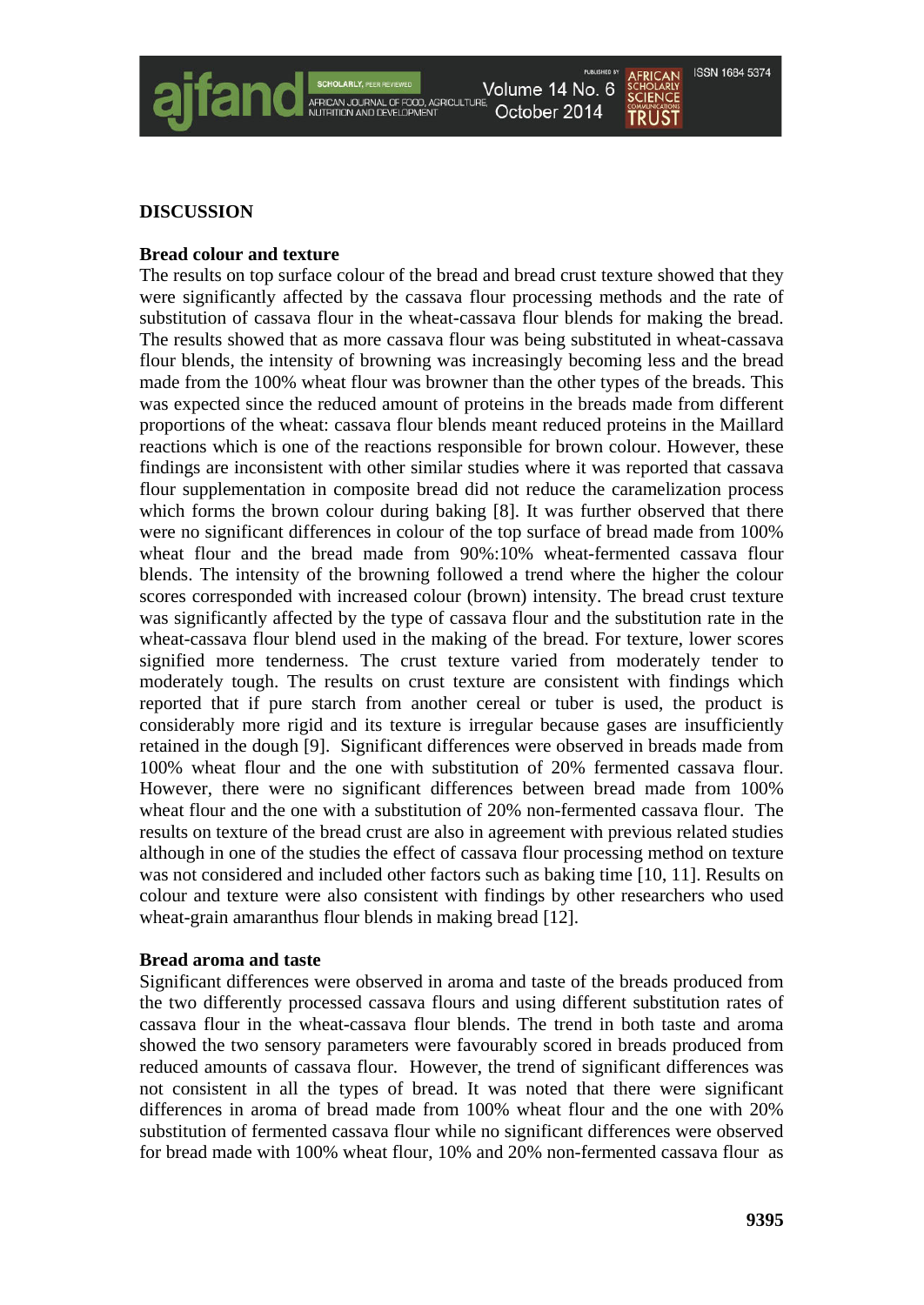Volume 14 No. 6

October 2014 **TRUST** 

**ISSN 1684 5374** 

shown in Table 2. A similar observation was also found in a related study where it was concluded that there was a general decrease in sensory scores such as aroma with increase in the supplementation level with cassava flour [13]. Similarly, it was observed that there were also significant differences in taste for bread made from 100% wheat flour and that made with substitution of 20% fermented cassava flour. However, it was further noted there were no significant differences from bread made from 100% wheat flour and the bread made with 10% substitution of fermented cassava flour and this observation is in agreement with previous findings on a related study which reported that taste was not affected by the level of cassava flour substitution [14]. It was additionally noted that there were some inconsistencies in the results trend which could be attributed to challenges posed in sensory evaluation studies since data collected from human beings are generally known to vary due to anticipated difficulties in understanding and interpreting of terms in descriptive analysis. Furthermore, some researchers have reported that traditional judging methods have several shortcomings such as difficulties in assigning quantitative scores and thus by using traditional methods, some products with very different sensory characteristics, such as those identified by a product flavour profile, but with no product defect will obtain the same quality score [15].

# **Proximate composition**

The results on proximate composition of the breads showed that different parameters were affected differently by the type of the cassava flour used and the substitution rate of cassava flour in the wheat-cassava flour blends. An increase in the levels of cassava flour regardless of how the cassava flour was processed resulted in progressive decrease in protein and fat contents and this trend is similar to previously conducted studies although in one of the studies cassava flour was supplemented in biscuit making and additionally the composite flour was further enriched with soy flour [16, 17, 18]. This observation can be attributed to the fact that cassava flour is a poor source of both proteins and fats and, therefore, its increased incorporation in bread making would undoubtedly result in correspondingly reduced amounts of proteins and fats. There were no significant differences in moisture contents in all the types of breads produced and this observation is due to the fact all the baked breads were subjected to the same baking conditions in the bread maker. The ash content of the breads was progressively increasing with increased cassava flour supplementation and the observed results are in line with a similar study where an increase in cassava flour supplementation in bread making resulted in a corresponding increase in ash content and that inorganic nutrients in the composite bread are richer than that of wheat bread [19, 20]. Significant differences were only noted when comparisons were made between breads made from the 100% wheat flour and those with different substitution rates for both fermented and non-fermented cassava flour. However, when comparisons were made from breads made from the fermented and nonfermented cassava regardless of substitution rates, no significant differences were observed.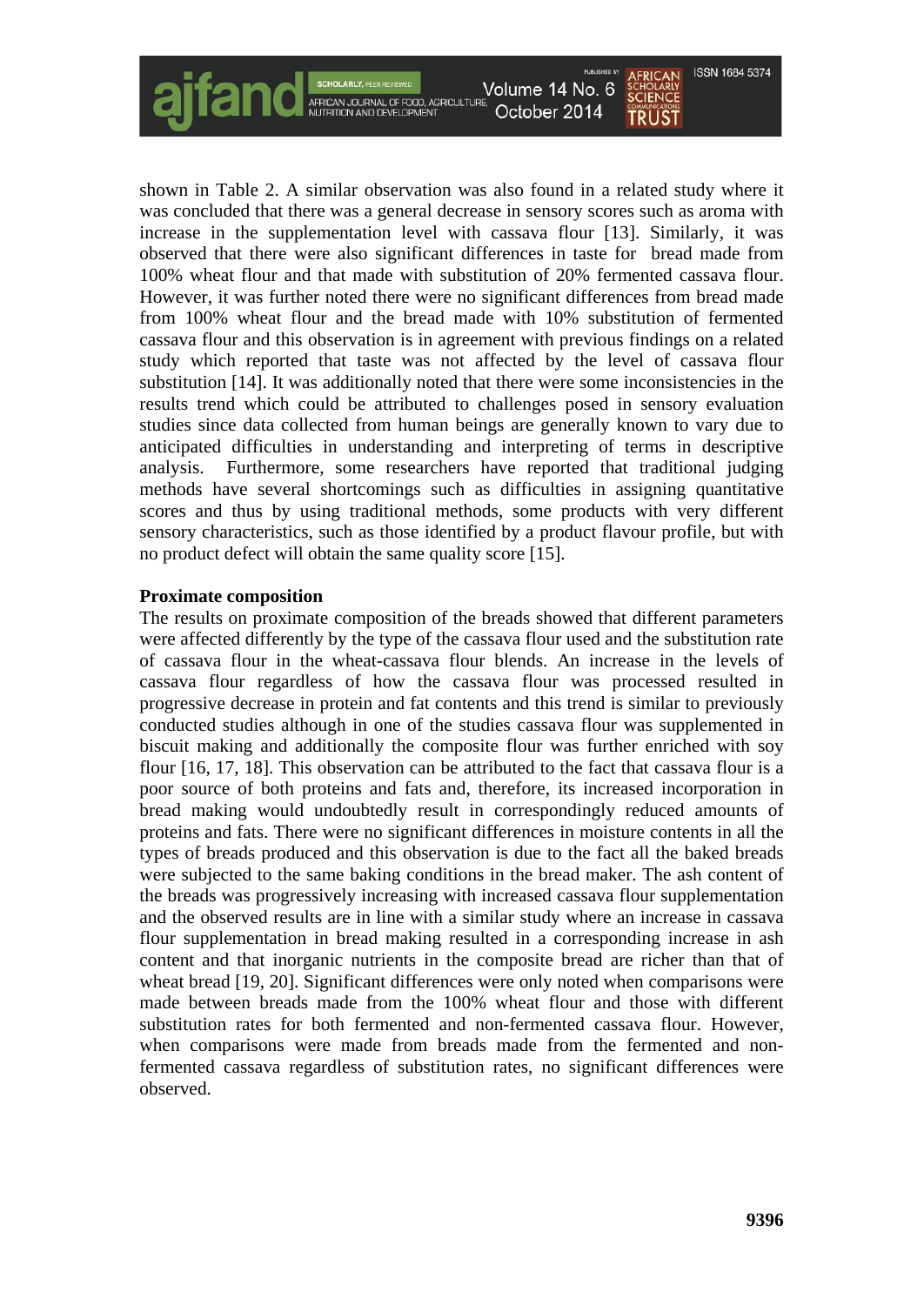

# **Acceptability and index to volume**

From the results, acceptability and index to volume were both significantly affected by the type of the cassava flour used and the rate of cassava flour substitution in wheat-cassava flour blend. The results on acceptability agreed with those reported in previous related studies where it was found out that substitution levels of cassava flour obtained from citric acid treated tubers influenced overall acceptance of bread and overall acceptability scores decreased with an increase in cassava flour supplementation level for wheat-cassava composite biscuit enriched with soy flour [21, 22]. The scores for index to volume decreased progressively with increased cassava flour supplementation and the bread made from 100% registered highest scores. However, bread made from fermented cassava flour had higher scores than bread made from the unfermented cassava flour and the reason might be attributed to the modification of the flour functionality properties as reported in a similar study where cassava flours produced from tubers which were steeped for 24 hours and treated with citric acid produced breads with improved quality characteristics [23]. Additionally, index to volume results were in contrast to other findings where it was reported that loaf height which is closely related to index to volume, loaf volume, oven spring and specific volume obtained from composite flours at 20% and 30% cassava substitution level and 1% malt were not significantly different to that of control bread obtained from 82% extraction ratio wheat flour [24].

# **CONCLUSION**

From the results, it can be concluded that cassava flour processing methods and substitution levels significantly affect the proximate composition, sensory characteristics and overall acceptability of bread made from wheat-cassava flour blends. Increased substitution level of cassava flour correspondingly reduced protein and fat contents in the breads while the ash content was increasing with increased cassava flour substitution level. Generally, index to volume scores were higher in substituted fermented cassava flour blends as compared to the unfermented cassava flour and a 10% substitution level in cassava flour is recommended for acceptable sensory attributes in breads made from wheat-cassava flour blends.

# **Acknowledgements**

The authors wish to thank the management of Bunda College campus of the Lilongwe University of Agriculture and Natural Resources for financially supporting the study. We are also thanking all panelists who took part in the sensory evaluation and the laboratory staff in the departments of Food Science and Technology and Basic Sciences for their support in sample analysis.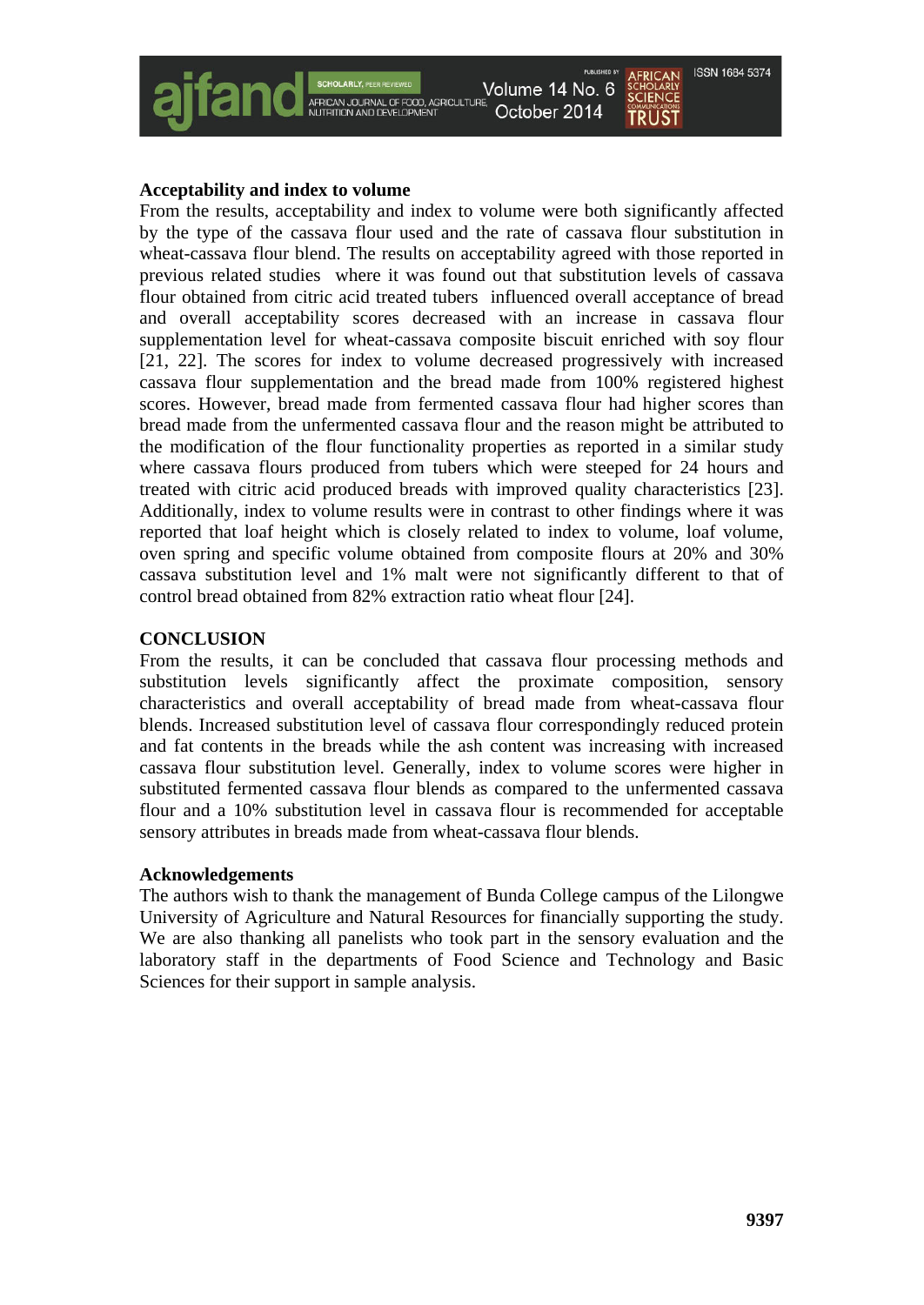

# **Table 1: Mean scores for colour and aroma of bread**

| Bread type based on cassava flour<br>type and level of cassava flour substitution |                                                                                   |                               | <b>Sensory characteristics score</b> |  |
|-----------------------------------------------------------------------------------|-----------------------------------------------------------------------------------|-------------------------------|--------------------------------------|--|
|                                                                                   |                                                                                   | Colour                        | Texture                              |  |
| 100% wheat flour                                                                  |                                                                                   | $2.89 \pm 1.08^a$             | $2.29 \pm 1.06^a$                    |  |
|                                                                                   | Fermented flour: Wheat-cassava flour ratios                                       |                               |                                      |  |
|                                                                                   | 90%:10%                                                                           | $2.62 \pm 0.91$ <sup>a</sup>  | $2.58 \pm 1.09^a$                    |  |
|                                                                                   | 80%: 20%                                                                          | $2.47 \pm 0.79^b$             | $3.02 \pm 1.14^b$                    |  |
|                                                                                   |                                                                                   |                               |                                      |  |
| Unfermented flour:                                                                |                                                                                   |                               |                                      |  |
|                                                                                   | 90%: 10%                                                                          | $2.51 \pm 0.87$ <sup>b</sup>  | $2.07 \pm 0.81$ <sup>a</sup>         |  |
|                                                                                   | 80%: 20%                                                                          | $2.73 \pm 0.94$ <sup>ab</sup> | $2.62 \pm 1.17^a$                    |  |
|                                                                                   | Means in the same column with different letters as superscripts are significantly |                               |                                      |  |

different (p<0.05)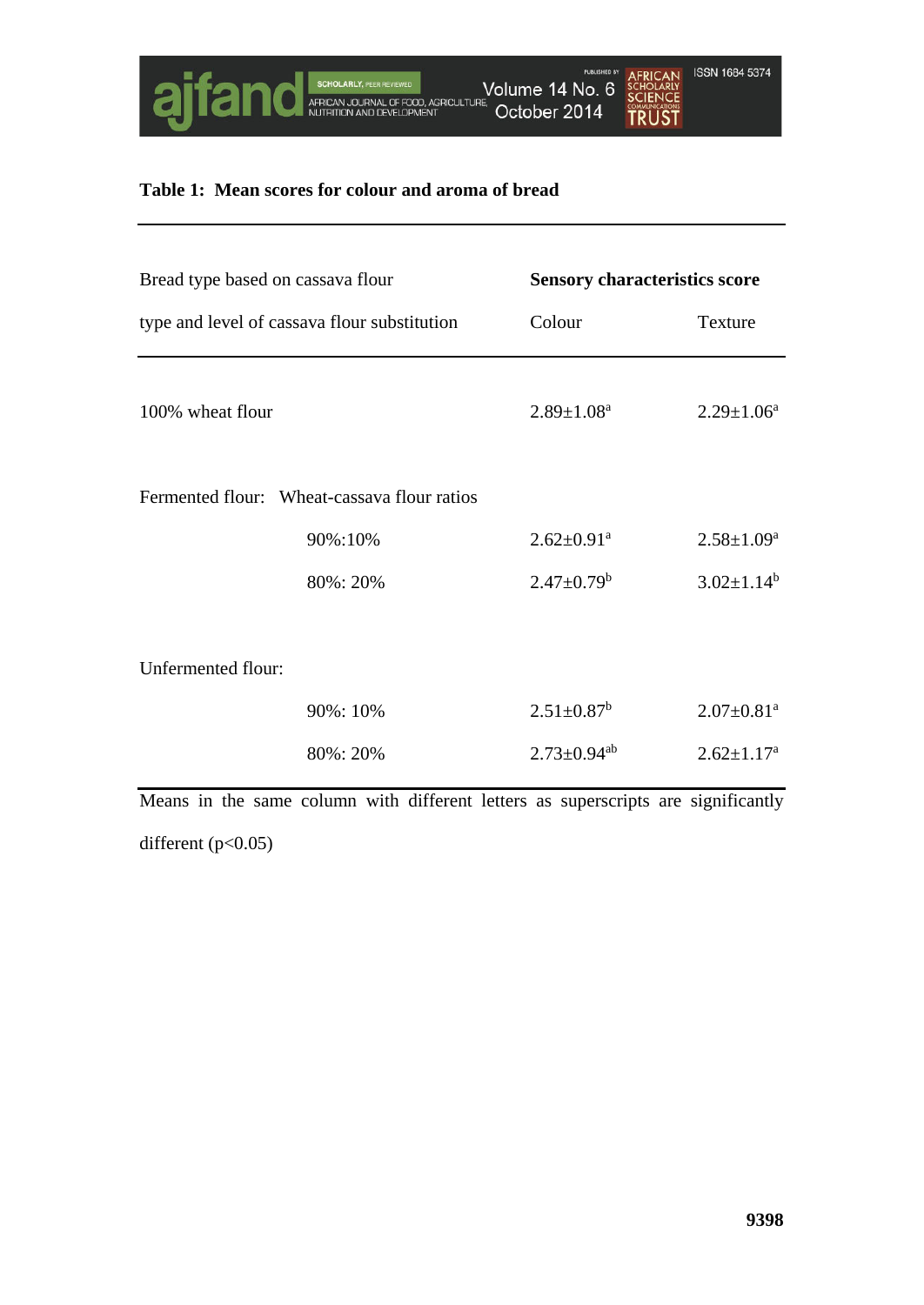

# **Table 2: Mean scores for aroma and taste of bread**

| Bread type based on cassava flour<br>type and level of cassava flour substitution |                                                                                   |                              | <b>Sensory characteristics score</b> |  |  |
|-----------------------------------------------------------------------------------|-----------------------------------------------------------------------------------|------------------------------|--------------------------------------|--|--|
|                                                                                   |                                                                                   | Aroma                        | Taste                                |  |  |
| 100% wheat flour                                                                  |                                                                                   | $2.24 \pm 1.11^a$            | $2.71 \pm 1.70^a$                    |  |  |
|                                                                                   | Fermented flour: Wheat-cassava flour ratios                                       |                              |                                      |  |  |
|                                                                                   | 90%:10%                                                                           | $2.49 \pm 1.20^a$            | $2.40 \pm 1.66^a$                    |  |  |
|                                                                                   | 80%: 20%                                                                          | $2.93 \pm 1.18^b$            | $2.69 \pm 1.49^a$                    |  |  |
| Unfermented flour:                                                                |                                                                                   |                              |                                      |  |  |
|                                                                                   | 90%: 10%                                                                          | $2.22 \pm 0.88$ <sup>a</sup> | $3.96 \pm 2.06^b$                    |  |  |
|                                                                                   | 80%: 20%                                                                          | $2.62 \pm 0.77$ <sup>a</sup> | $3.41 \pm 2.01^a$                    |  |  |
|                                                                                   | Means in the same column with different letters as superscripts are significantly |                              |                                      |  |  |

different (p<0.05)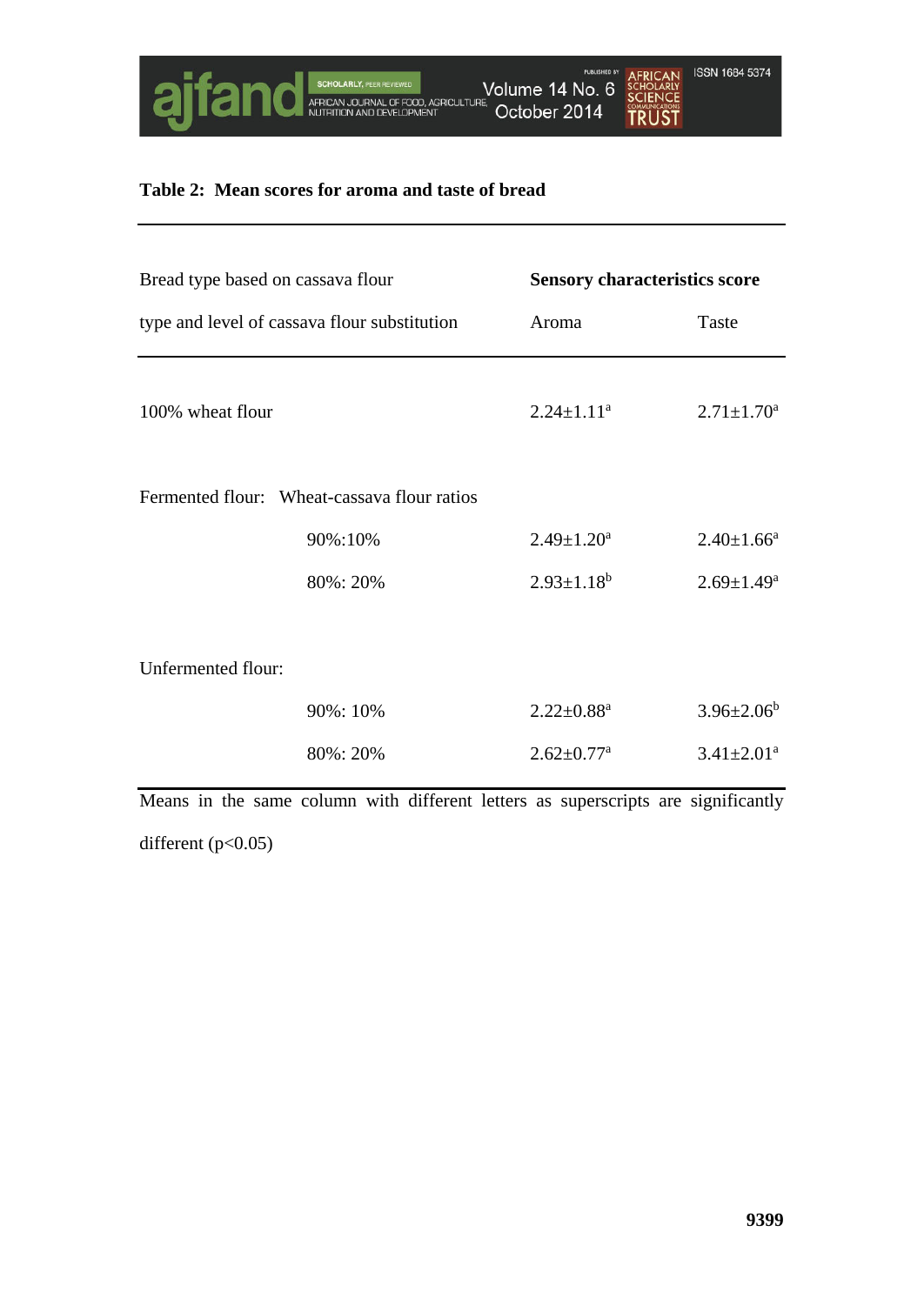

# **Table 3: Proximate composition of the bread (g/100g)**

| Bread type based on cassava flour            |                                                        | <b>Proximate composition values</b> |                              |                              |                   |
|----------------------------------------------|--------------------------------------------------------|-------------------------------------|------------------------------|------------------------------|-------------------|
| type and level of cassava flour substitution |                                                        | Moisture                            | Protein                      | Fat                          | Ash               |
|                                              |                                                        |                                     |                              |                              |                   |
| 100% wheat flour                             |                                                        | $34.03 \pm 1.66^a$                  | $11.20 \pm 0.10^a$           | $1.56 \pm 0.01$ <sup>a</sup> | $1.65 \pm 0.16^a$ |
|                                              | Fermented flour: Wheat-cassava flour ratios<br>90%:10% | $33.03 \pm 1.42^a$                  | $10.23 \pm 0.42^b$           | $1.33 \pm 0.04^b$            | $1.98 \pm 0.01^b$ |
|                                              | 80%: 20%                                               | $33.10 \pm 0.82$ <sup>a</sup>       | $7.57 \pm 0.50$ <sup>c</sup> | $1.25 \pm 0.02$ <sup>c</sup> | $2.01 \pm 0.01^b$ |
| Unfermented flour:                           | 90%: 10%                                               | $30.53 \pm 0.32$ <sup>a</sup>       | $10.10\pm0.50^b$             | $1.29 \pm 0.02$ <sup>c</sup> | $1.96 \pm 0.01^b$ |
|                                              | 80%: 20%                                               | $31.10 \pm 0.46^a$                  | $7.70 \pm 0.36$ <sup>c</sup> | $1.26 \pm 0.02$ <sup>c</sup> | $2.01 \pm 0.01^b$ |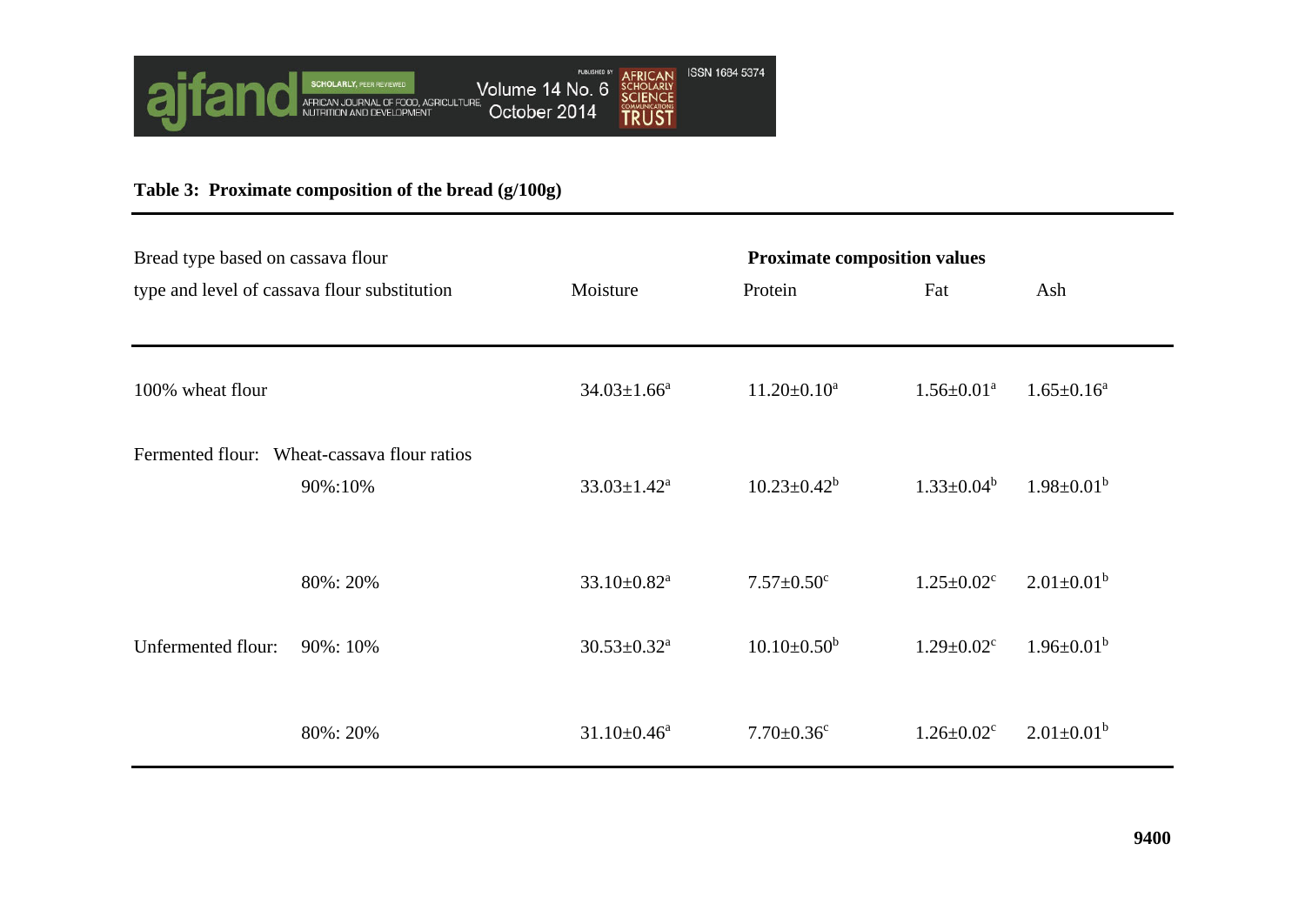

Means in the same column with different letters as superscripts are significantly different  $(p<0.05)$ 

# **Table 4: Mean scores for acceptability and index to volume**

| Bread type based on cassava flour            |                                                        |                      |                                |
|----------------------------------------------|--------------------------------------------------------|----------------------|--------------------------------|
| type and level of cassava flour substitution |                                                        | Acceptability        | Index to volume (mm)           |
| 100% wheat flour                             |                                                        | $2.67 \pm 1.40^a$    | $137.60 \pm 3.80^a$            |
|                                              | Fermented flour: Wheat-cassava flour ratios<br>90%:10% | $3.26 \pm 1.3^{ab}$  | $122.80 \pm 3.10^b$            |
|                                              | 80%: 20%                                               | $2.89 \pm 1.30^{ab}$ | $108.80 \pm 3.70$ <sup>c</sup> |
| Unfermented flour:                           | 90%: 10%                                               | $3.42 \pm 1.50^b$    | $105.80 \pm 4.70$ c            |
|                                              | 80%: 20%                                               | $2.70 \pm 1.30^{ab}$ | $93.80 \pm 3.70$ <sup>d</sup>  |

Means in the same column with different letters as superscripts are significantly different (p<0.05)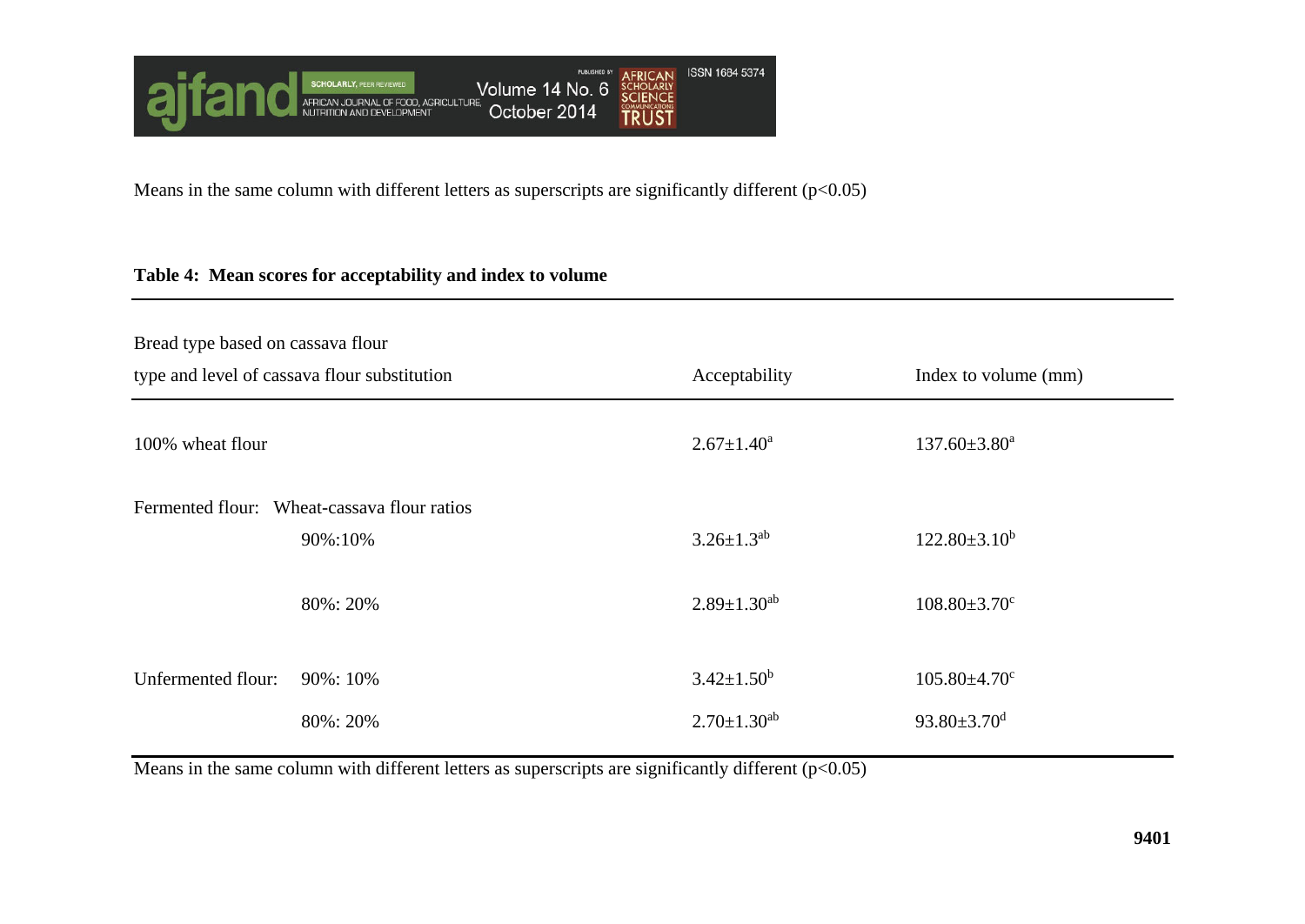# **REFERENCES**

- 1. **Mayhew S and A Penny** Tropical and sub tropical foods. London, United Kingdom, Macmillan Publishers, 1988.
- 2. **Garrow JS, James, WPT and A Ralph** Human Nutrition and Dietetics.  $10^{th}$ edition, New York, USA, Churchill Livingstone, 2000.
- 3. **Quaye W, Gavin J, Yawson I and W Plahar** Characteristics of various cassava processing methods and the adoption requirements in Ghana. *Journal of Root Crops*. 2009; **35 (1)**: 59-68.
- 4. **AOAC.** Official Methods of Analysis of AOAC International. 14<sup>th</sup> Edition. Edited by **William S**. The Association of Analytical Chemists, Inc. Arlington, Virginia, USA. 1984.
- 5. **AOAC.** *Journal of AOAC International;* 2002: **85 (2).**
- 6. **AOAC.** Extraction of organic analytes from foods. A manual of methods. The Association of Analytical Chemists, Inc. Arlington, Virginia, USA. 1990.
- 7. **Lawless HT and H Heymann** Sensory Evaluation of Food. Principles and Practices. New York: Chapman and Hall. 1998.
- 8. **Eddy NO, Udofia PG and D Eyo** Sensory evaluation of wheat/cassava composite bread and effect of label information on acceptance and preference. *African Journal of Biotechnology*. 2007; **6 (20)**: 2415-2418.
- 9. **FAO.** Cassava processing: Starch and its uses. 2000. Retrieved on 15<sup>th</sup> January, 2013 from www. fao.org/docrep/x5032e/x5032E06.htm.
- 10. **Eddy NO, Udofia PG and D Eyo** Sensory evaluation of wheat/cassava composite bread and effect of label information on acceptance and preference. *African Journal of Biotechnology*. 2007; **6 (20)**: 2415-2418.
- 11. **Jusoh Y** Effects of baking temperature, time and humidity on bread crust and crumb properties. Masters degree thesis, 2008. Retrieved on  $7<sup>th</sup>$  February, 2013 from [www.psasiriupm.edu.my/5439/1/FK\\_2008\\_57a.pdf](http://www.psasiriupm.edu.my/5439/1/FK_2008_57a.pdf).
- 12. **Gonani LD** Quality of bread from different wheat and grain amaranthus flour blends. MSc. Thesis, University of Malawi, Bunda College of Agriculture, Lilongwe, Malawi. 2004.
- 13. **Oluwamukoni MO, Oluwalana IB and OF Akinbowale** Physicochemical and sensory properties of wheat-cassava composite biscuit enriched with soy flour. *African Journal of Food Science*. 2011; **5 (2)**: 50-56.